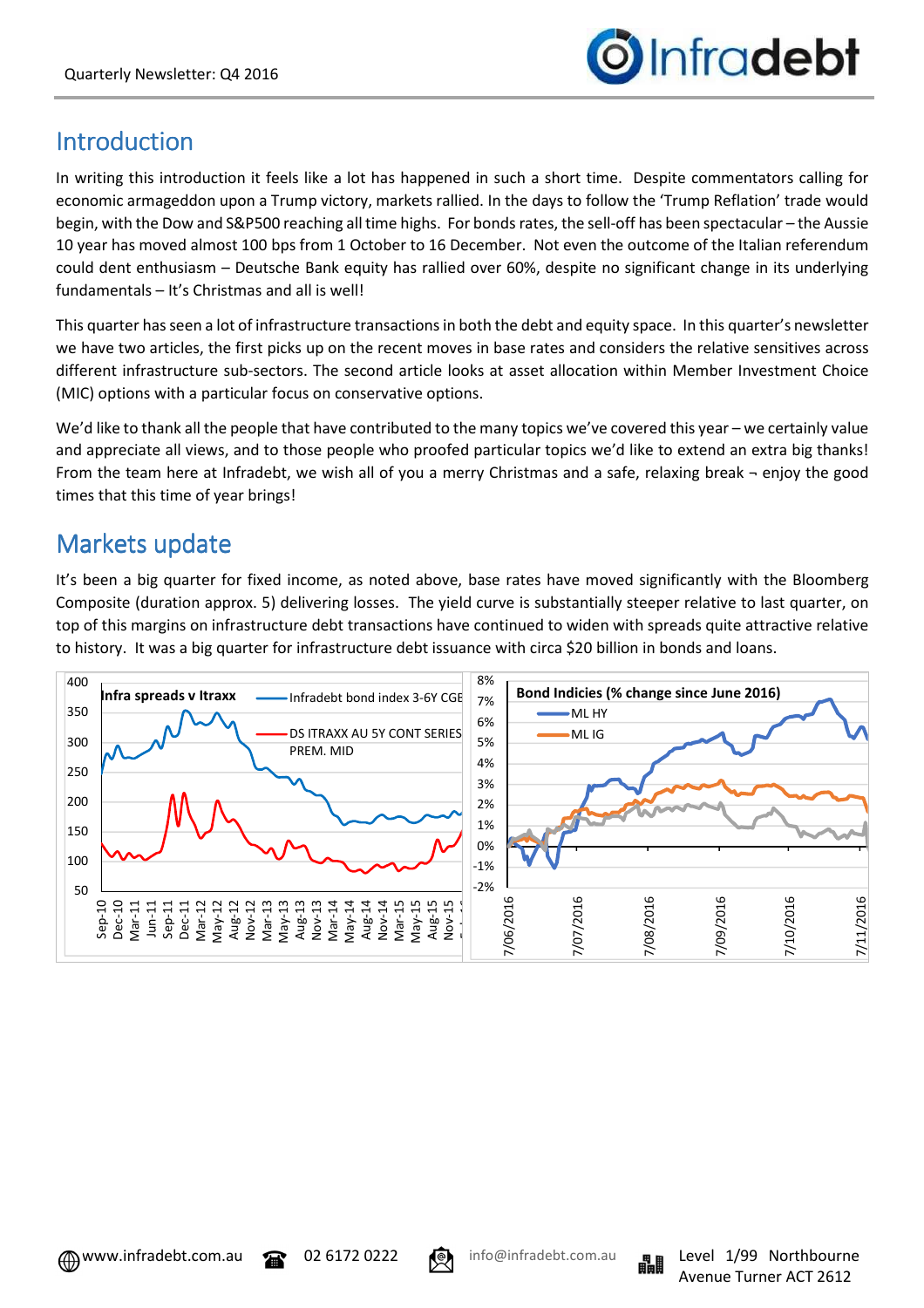



## New issuance and refinancing

The table below provides a list of publicly available deals.

| Date          | <b>Borrower</b>    | Instrument  | Size (m) | Term (Yrs) | Curr.      | Pricing           |
|---------------|--------------------|-------------|----------|------------|------------|-------------------|
| $Oct-16$      | Transurban Old     | <b>Bond</b> | 200      | 7          | <b>AUD</b> | Swap $+$ 185 bps  |
| Oct 16        | <b>APA</b>         | Bond        | 200      | 7          | <b>AUD</b> | Swap + $180bps$   |
| $Oct-16$      | <b>MIb Airport</b> | <b>Bond</b> | 200      | 10         | <b>AUD</b> | Swap + $167bps$   |
| $Oct-16$      | <b>VCCC</b>        | Loan/Bond   | 450      | 11.5/24    | <b>AUD</b> |                   |
| $Oct-16$      | <b>DBNGP</b>       | Loan        | 500      | 7/10       | <b>AUD</b> |                   |
| $Oct-16$      | Port of Melb       | Loan        | 4,580    | 3/5/7      | <b>AUD</b> | BBSY+110/135/170  |
| <b>Dec-16</b> | Sapphire Wind      | Loan        | 330      | 7/12/17    | <b>AUD</b> |                   |
| $Dec-16$      | Ausgrid            | Loan        | 12,000   | 3/5/7      | <b>AUD</b> | ~BBSY+105/130/165 |
| $Dec-16$      | WestConnex         | Loan        | 400      | 5/7        | <b>AUD</b> | BBSY+200/225      |

#### Equity and other news

- AGL has announced that they are aiming to sell \$500m of assets, and that the company is halfway through their planned asset divestments. AGL also announced during the quarter that they have successfully transferred the Broken Hill and Nyngan Solar Farms to the Powering Australian Renewables Fund at a value of \$257m. The sale includes a 10 year PPA at \$95 MWh real for the first 5 years, falling by \$10 MWh real in the second 5 years..
- The media has reported that Origin Energy is testing debt and equity investor support for its \$220m Darling Downs solar farm. Origin is also moving closer with the sale of its greenfields Stockyard Hill wind farm – this will be the largest wind farm in the country upon completion.
- Adani Abbot Point Terminal announced a tender offer for its fixed rate AU\$ notes due in 2018. The offer was for the purchase of up to AU\$85m of notes at a maximum purchase spread of 500 bps. AU\$32.323m was accepted. This is the second time this year the issuer has bought back bonds outstanding.



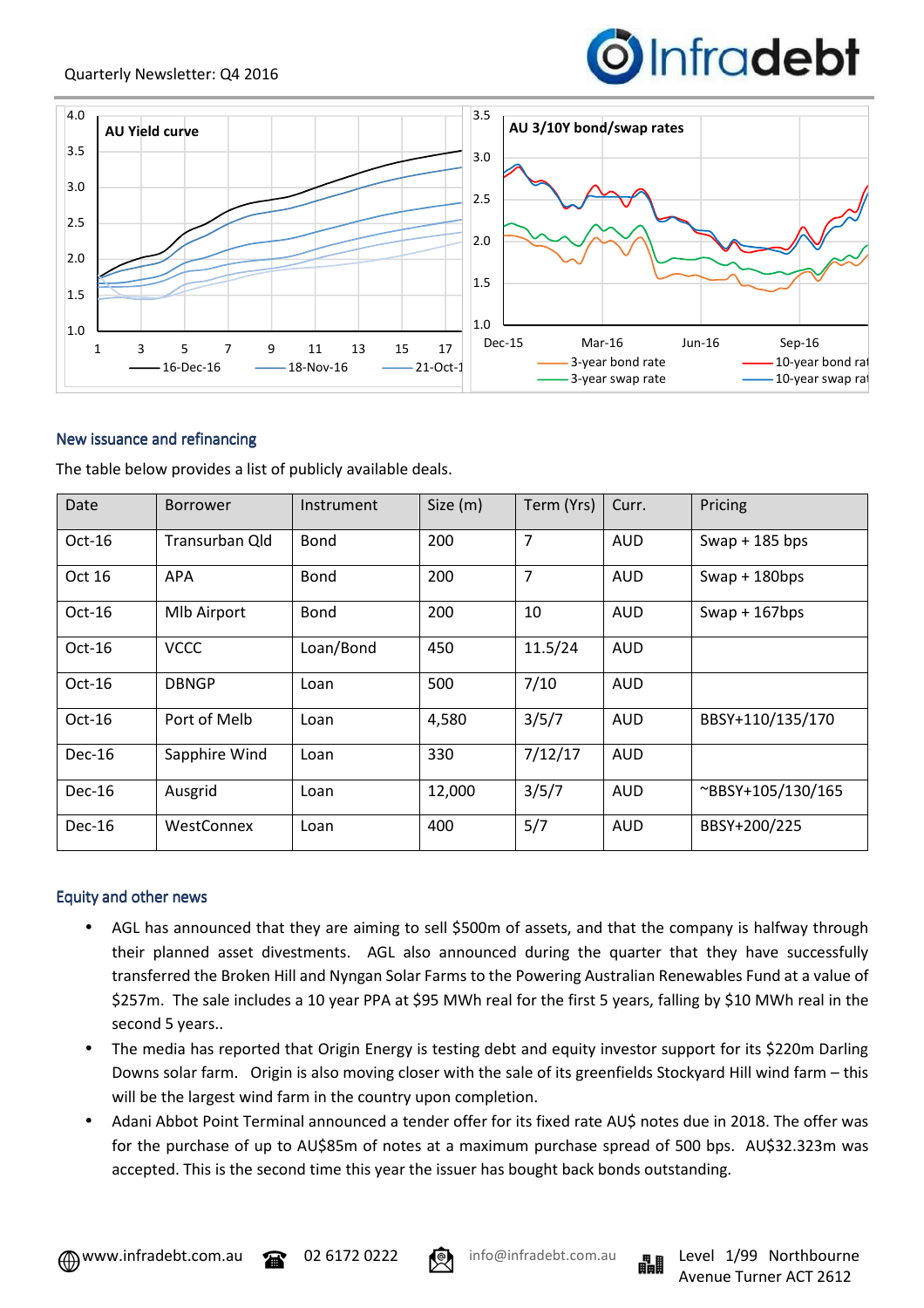

- Duet Group received an unsolicited, indicative, non-binding AU\$3 per share cash takeover offer from Cheung Kong Infrastructure. The offer is at a 28% premium to Duet's last traded price, and values the company at ~AU\$7.3bn. It has been rumoured that China's State Grid and Singapore Power are believed to be working on a counterbid.
- AMP Capital Community Infrastructure Fund successfully acquired the Kalgoorlie-based Eastern Goldfields Regional Prison Redevelopment Project from Lend Lease and MLC. The concession period is approximately 28 years, which comprises the construction period plus 25 years of operations. The project value was \$232 million.
- AMP Capital bought a 5.2 percent stake in the Victorian Desalination PPP project from Pacific Partnerships, the project finance arm of CIMIC Group.
- IFM Investors and AustralianSuper have acquired a 50.4 percent stake in a 99-year lease of Ausgrid, an electricity distribution business in New South Wales, for \$4.6 billion. This represents a RAB multiple of 1.41x. As part of the transaction, Ausgrid's debt of \$12.0b was refinanced.
- Macquarie teamed up with Genesee & Wyoming to buy Glencore's coal haulage business for \$870m.
- John Liang has acquired a 30% stake in Hornsdale Wind Farm Stage 1. The project is underpinned by a 20 year offtake from the ACT Government.
- The Victorian Government has announced a \$1.8bn road upgrade project that will be structured as a PPP under a 20 year concession.
- Plenary and Partners Group consortium was the successful winner of the Victorian Government's High Capacity Metro Trains PPP. The Project value is cicra \$2 billion.
- EnergyAustralia announced that it planned to purchase 500MW of wind and solar (circa \$1.5 billion of PPAs) from projects located on the East Coast of Australia. The first project was the 42.6MW solar farm at Manildra NSW (First Solar) with a 13 year PPA.
- Partners Group has invested \$250m in the 270MW Sapphire Wind Farm. The Wind Farm last year was successful in the second round of the ACT Government's renewables reverse auctions securing a 20 year offtake for 100MW. It is understood the balance of the project (170MW) will be merchant.
- Engie has announced the closure of the Hazelwood Brown Coal Fired Generator in March 2017. It will be interesting to see how this affects spot prices in both Victoria and South Australia.

# Sectoral exposure to rising interest rates

That infrastructure equity is sensitive to the level of interest rates is not surprising, especially in today's low base rate world where many investors see infrastructure as a 'bond substitute'. This article looks at the relative sensitivity of various infrastructure sub-sectors to rises in interest rates.

Listed infrastructure markets have reacted strongly to the rise in rates (see below), yet the impact on unlisted markets seems less clear. The recent Duet announcement suggests that at least some investors are looking through the recent run-up in rates in assessing value in the sector.





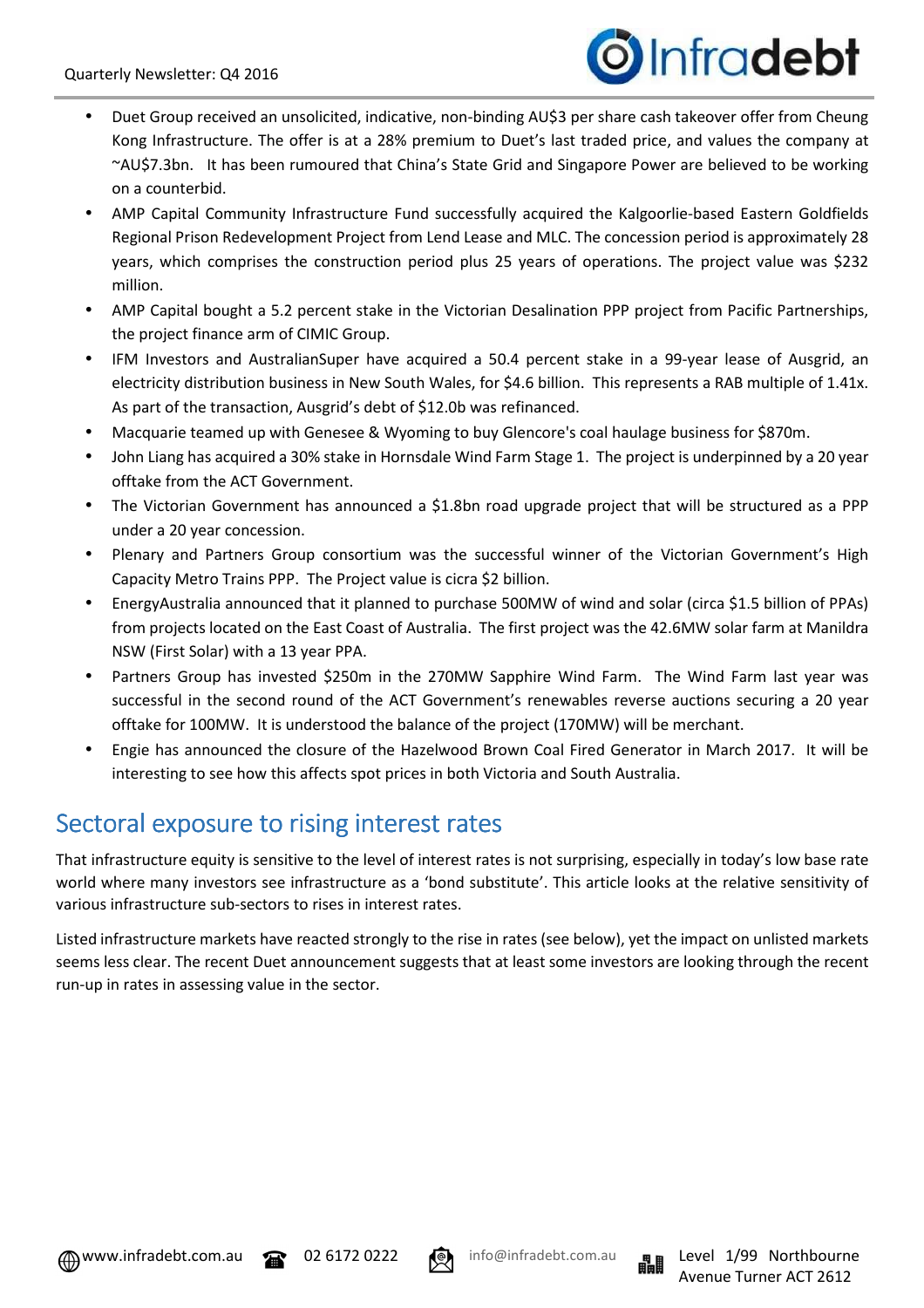



Not all infrastructure sectors are affected equally by rising interest rates. Across the infrastructure asset class there are differing levels of leverage, revenue models, and approaches to interest rate hedging. In the table below, we've taken a look at the more common or typical types of projects and their interest rate sensitivity. Of course all infrastructure projects are, to varying degrees, unique and there will be some projects with quite different interest rate sensitivity relative to their peers.

For each sector we have commented on:

- **Typical Leverage.** For example, patronage assets tend to have relatively low gearing (say debt of 40-60% of enterprise value), while PPPs are much more highly geared (75%-85%).
- **Revenue structure.** For most infrastructure assets there is no direct link between revenue and interest rates. One exception is regulated utilities (in Australia), where the allowable revenue is usually reset every 5 years as part of regulatory review. In general, this reset allows revenue to equal a regulated return on capital plus operating costs. This means that higher interest rates (all else equal) will feed through to higher revenues for regulated utilities (albeit with up to a 5 year lag).
- **Interest rate hedging.** Interest rate hedging strategies (i.e. what proportion and for what term, are interest rates on debt locked in through swaps, etc.) has a significant impact on new interest rate exposure. For example, PPPs typically have high leverage and no underlying growth in project cash flows. For this reason, projects typically fully hedge the interest rate exposure of their debt (or pass this risk back to the State through



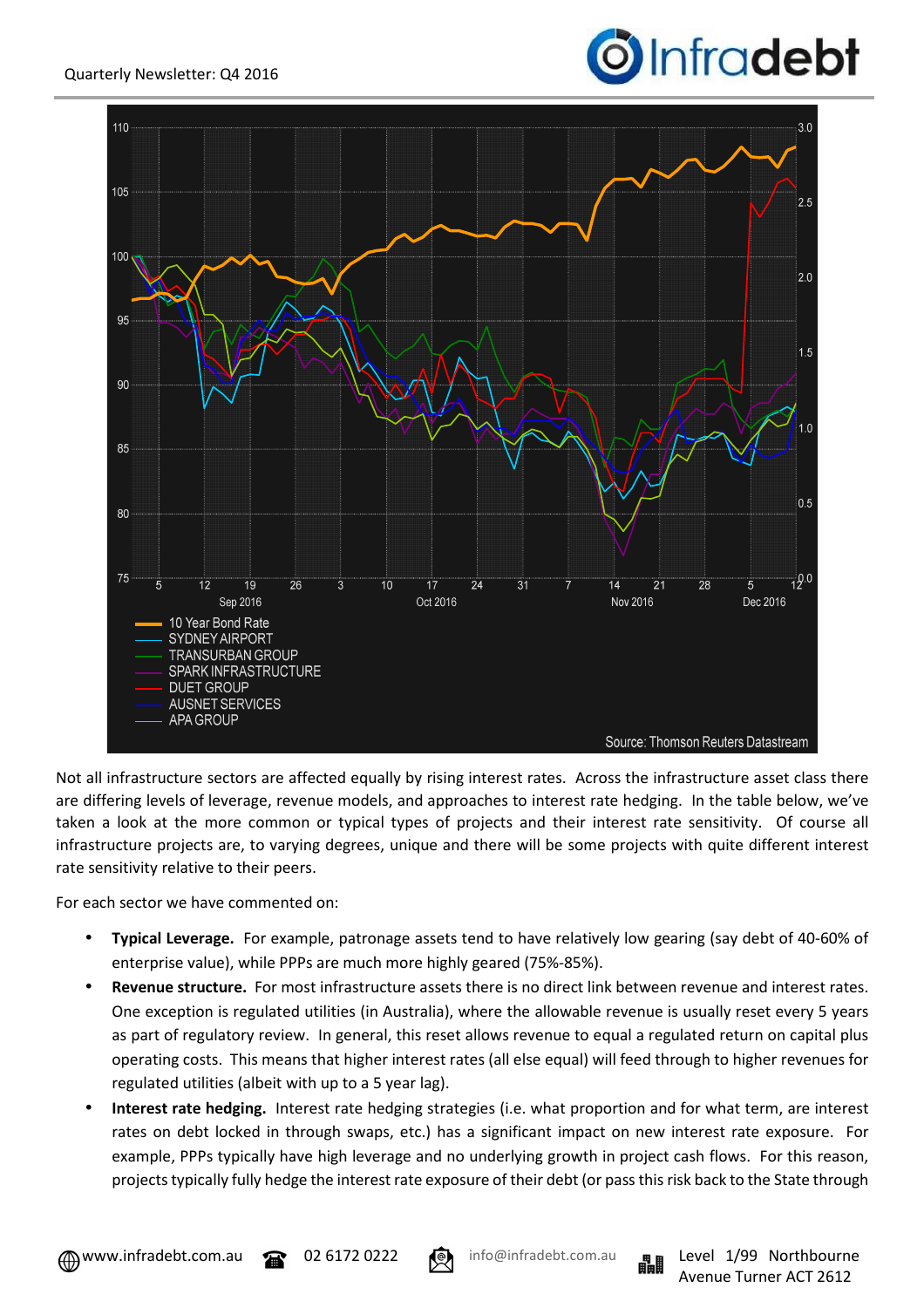

the payment mechanism). This means there is no additional impact on equity from changes in base interest rates (credit spreads do have a big impact however). This contrasts with utilities where interest rates on debt

are typically only locked in over 5 year regulatory periods.

|                                                    | Patronage                                                                  | Utility/Regulated                                                        | Availability/PPP                                                                                 |  |  |
|----------------------------------------------------|----------------------------------------------------------------------------|--------------------------------------------------------------------------|--------------------------------------------------------------------------------------------------|--|--|
| <b>Examples</b>                                    | Toll road, Airport, Sea Port                                               | Electricity<br>distribution/transmission,<br>Regulated gas pipeline.     | Public private partnerships with a<br>availability<br>based<br>revenue<br>structure              |  |  |
| <b>Typical</b><br>Leverage (a)                     | Low                                                                        | Medium                                                                   | High                                                                                             |  |  |
| <b>Revenue</b><br><b>Structure</b>                 | CPI/patronage linked                                                       | Periodically reset to WACC<br>x Regulated Asset Base<br>(RAB)            | Fixed or fixed for equity with a<br>floating interest rate debt pass<br>through matched to debt. |  |  |
| <b>Typical Interest</b><br><b>Rate Hedging</b>     | Fully hedged for the first 5-7<br>hedging<br>years, partial<br>thereafter. | Fully hedged aligned with 5<br>year regulatory resets                    | Fully hedged for full term or the<br>State takes long term base rate<br>risk.                    |  |  |
| <b>Net Exposure</b>                                | High<br>Equity<br>exposure<br>$+$<br>unhedged debt tail                    | Low-Medium<br>Revenues re-set every 5<br>years with updated base<br>rate | Medium-High<br>Equity exposure is long-dated but<br>usually no unhedged debt tail.               |  |  |
| <b>Typical</b><br><b>Equity</b><br><b>Duration</b> | $12 - 18$                                                                  | $7-12(b)$                                                                | $10-15(c)$                                                                                       |  |  |

a) Leverage is compared to other infrastructure assets – not the market as a whole

- b) For utilities, interest rate sensitivity is significantly affected by the RAB premium. Utilities purchased at high RAB multiples will have significantly higher interest rate sensitivity.
- c) This depends on the remaining concession term. Duration will shrink as a project approaches the end of the concession.

Overall this analysis suggests that patronage assets, particularly those with very long concessions and high patronage growth rates, are likely to have the highest interest rate sensitivity. Utilities, will have the lowest interest sensitivity as revenue resets will adjust for future interest rates.

The main caveat to this would be utilities acquired at a substantial premium to the regulated asset base. As the regulator's adjustment for changes in interest rates only applies to the regulated asset base – for assets purchased at a substantial premium – the premium receives no interest rate adjustment. For example, for a utility purchased at a 1.5x RAB multiple, a regulatory adjustment to the base rate will only apply to the 1.0x RAB and the other 0.5x will get no adjustment. The effect of this will all flow to equity – resulting in a quite high interest rate sensitivity.

There are a couple of further complications worth noting:

- Is it higher inflation or higher real interest rates? If the reason interest rates are moving higher is high inflation – most infrastructure projects will benefit through inflation linked revenue. In fact, most equity in projects has a net positive exposure to inflation (that is, revenue moves 1 for 1 with inflation, but debt by less than 1 for 1, giving a net benefit).
- Interest rates versus credit spreads. The analysis above focuses on movements in base interest rates. Credit spreads are assumed to be unchanged. Higher credit spreads are unambiguously negative for all infrastructure projects (as they are all relatively highly geared). In history, higher interest rates have tended to be associated with lower credit spreads (think of an economy doing well and, in this environment, credit is relatively



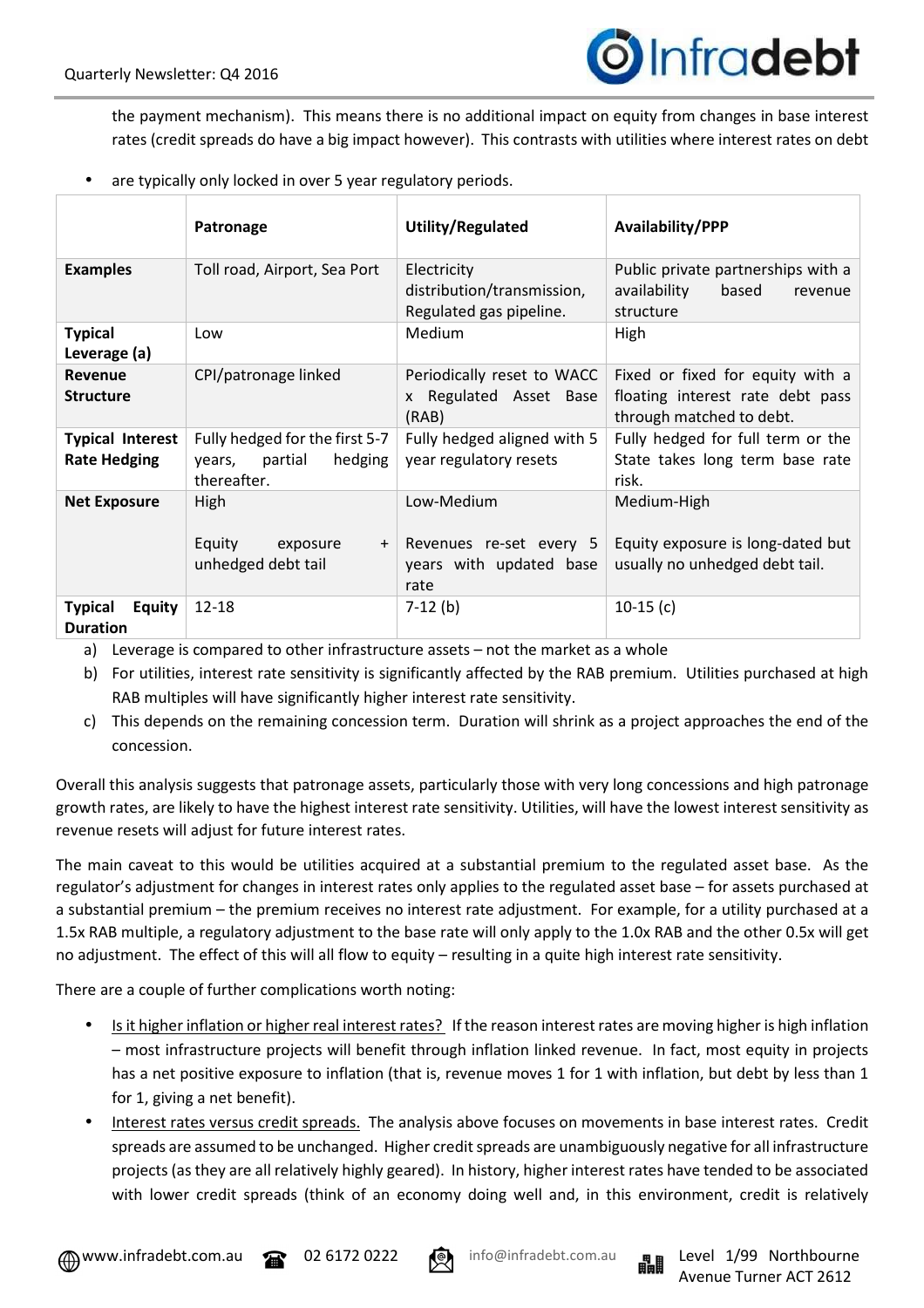

available) and vice versa (think of an economy in recession, interest rates may be low but credit margins will be high). If this negative correlation continues, this will tend to reduce the sensitivity to base rates (as there is an offsetting credit margin effect). However, in today's over indebted world, this past correlation may not be as reliable. Likewise, equity risk premia are likely to be wider, and a negative for infrastructure projects during periods of falling base rates (our analysis assumes no change in equity risk premia).

• Economic shocks more generally. The above analysis focuses purely on base rates and implicitly assumes that patronage or other revenue drivers are held constant. For economically sensitive assets (e.g. ports), changes in interest rates will be correlated with changes in patronage and this will tend to offset the impacts of interest rates.

In summary, infrastructure assets by the very nature of their low-risk long-term cash flows are sensitive to interest rates. This has been a massive and surprisingly consistent tail-wind for the performance of equity investments in the sector over the past decade. Investors should be ready for potential head-winds (or at least gusts!) over the period ahead if base rates have indeed bottomed out.

# Is it time to rethink the asset allocation of conservative member investment choices?

Most Australian superannuation funds offer members a range of member investment choices (MIC). While the menu of options varies across funds, a common structure for the design of the suite, centres around the 'default' balanced choice, with other options offering different risk/return profiles relative to this default option.



The balanced choice typically has the greatest number of members and is the focus of performance surveys. A key risk with this choice is that it becomes the primary focus of attention, to the detriment of other choices/members.

The current investment environment (i.e. low base rates) raises particular challenges for the traditional approach to conservative member investment choices. It is important to review whether these options will deliver on member expectations.

## **Context**

Members who choose conservative investment choices have made an active decision not to invest in the default balanced option. They want lower investment risk as they typically have a shorter investment horizon (typically around





Avenue Turner ACT 2612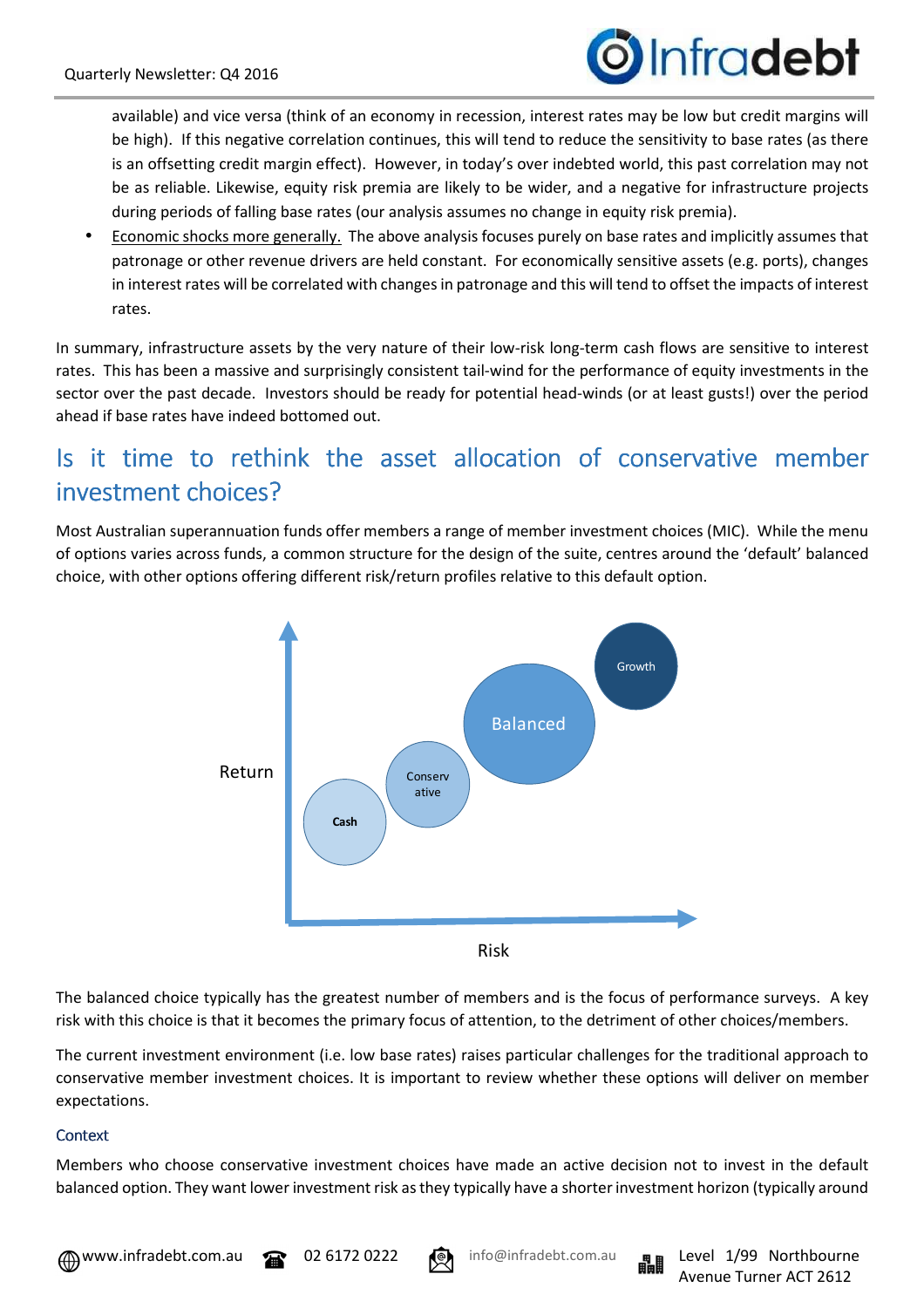

3 years vs 7+ years). However, their investment horizon is not so short that they invest purely in cash. Conservative members want to earn more than cash, but take significantly less risk than balanced.

Table 1: Conservative versus balanced objectives

|                                     | Conservative     | <b>Balanced</b> |
|-------------------------------------|------------------|-----------------|
| Asset allocation (defensive/growth) | 30-35%/65-70%    | 70%/30%         |
| Return target                       | $CPI + 1.5 - 2%$ | $CPI + 3-4%$    |
| Negative return every 20 years      | 2-3 years        | 5 years         |
| Minimum investment horizon          | 3 years          | 7+ years        |

## Asset Class Building Block Approach to MIC Asset Allocation

Most funds use an asset class building block approach to constructing MIC asset allocations. That is, different MICs have different allocations to different asset classes, but within each asset class, the manager configurations are identical. For example, the fixed income bucket will contain the same fixed income fund managers in both balanced and conservative options – the only difference will be the proportion allocated to fixed income.

For the most part, this approach makes a lot of sense, it maximises the economies of scale of managing the fund, allowing individual MICs benefit from the scale of the overall fund.

One potential drawback, as noted above, is that the balanced option tends to receive the most attention. This leads to asset classes, such as the defensive asset classes of cash and fixed income, being designed in the context of balanced option asset allocations.

From the perspective of a conservative MIC member, this can lead to sub-optimal cash and fixed income asset allocations including:

- 1. Excessive focus on liquidity within the cash and fixed income asset classes;
- 2. Over allocation to Government bonds/duration risk;
- 3. Over reliance on equities/alternatives to deliver the conservative options 1.5%-2% real return objectives; and
- 4. Higher risks of negative returns given today's low interest rate environments.

#### **Excessive Focus on Liquidity**

Most funds seek much higher levels of liquidity for their defensive assets relative to their growth asset classes. This makes sense from a balanced centric perspective. Cash is often a very small asset class, say 3 to 5%, and so what is a modest rebalancing transaction at a whole of balanced option level (say a shift in asset allocation of 2% or 3%) would be a large proportion of the cash asset class. This same approach doesn't make sense for conservative choices, where 30% allocations to cash are typical, and you are never going to rebalance 30% at once.



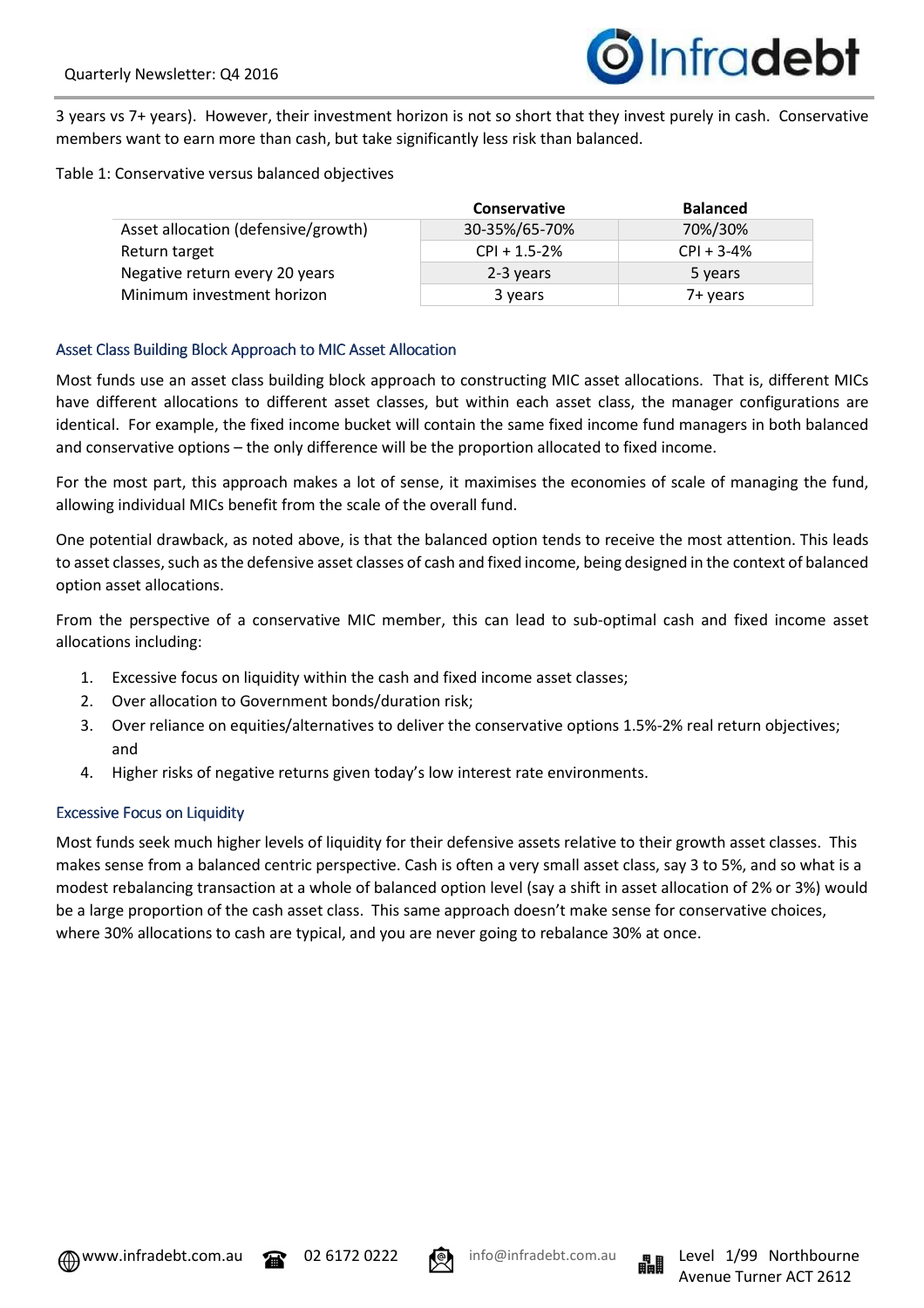



In effect, this means conservative members are sacrificing returns on their cash and fixed income investment allocations to provide liquidity they don't really need.

## Over allocation to Government bonds/Duration Risk

Most fund's fixed income portfolios are dominated by long-duration government bonds. For example, in the popular Bloomberg Composite index around 90% consists of government and government related bonds.







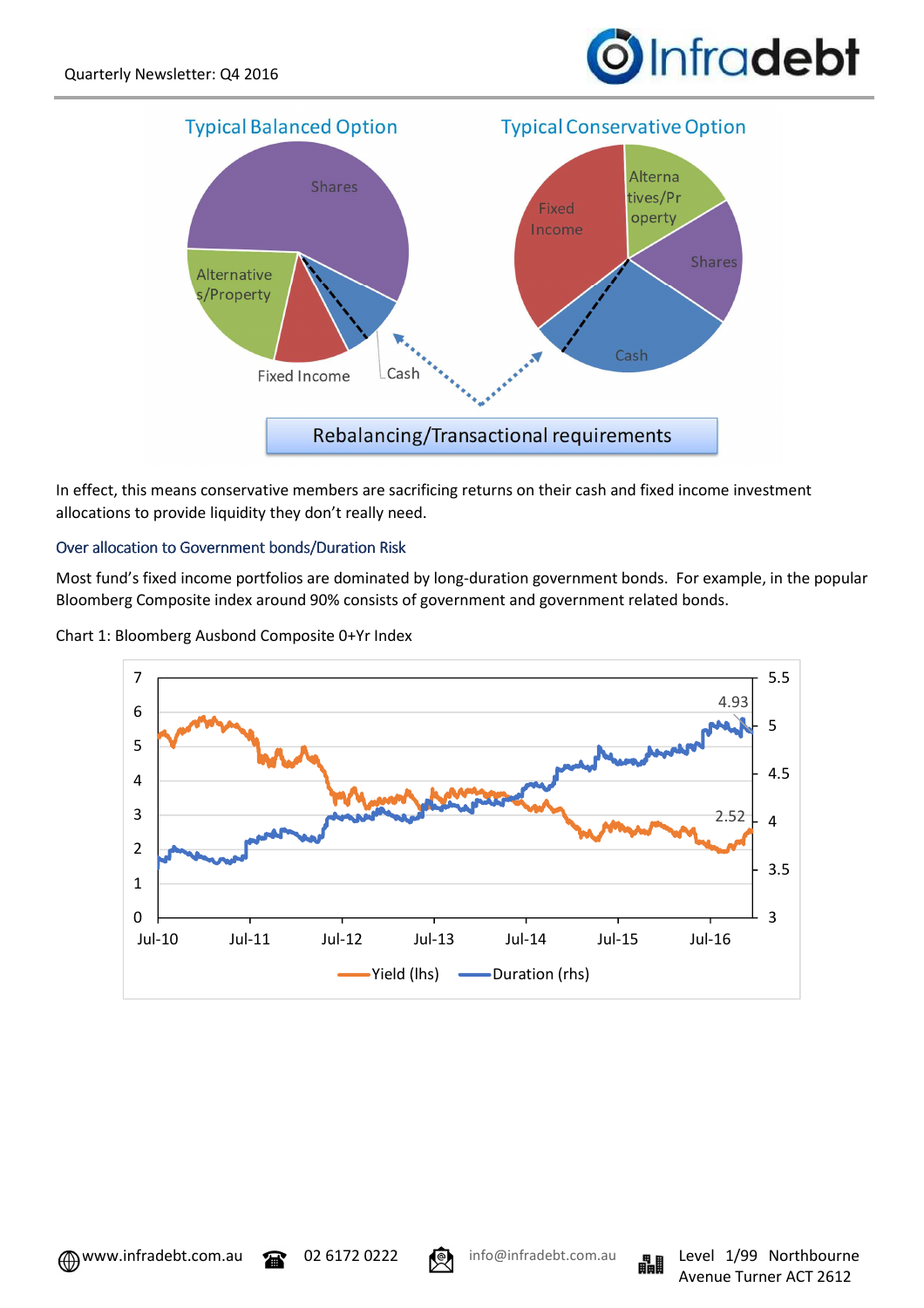# Infradebt



Within the balanced investment choice, the allocation to fixed income is motivated by low/negative correlation between bond yields and equity returns. Bonds act as a 'hedge' of equities risk in a balanced portfolio (see below).

## Table 2: Correlation coefficients

|                          | S&P/ASX 200      | S&P/ASX Govt. | Cash   |
|--------------------------|------------------|---------------|--------|
|                          | Accumulation     | Bond Index    |        |
| S&P/ASX 200 Accumulation | 1.0 <sub>1</sub> | $-0.2$        | $-0.2$ |
| S&P/ASX Govt. Bond Index | $-0.2$           | 1.0           | 0.2    |
| Cash                     | $-0.2$           | 0.2           | 1.0    |

From the perspective of the balanced investment choice, it makes sense for fixed income allocations to include quite long duration bonds (i.e. high sensitivity to movements in interest rates). Long duration bonds might have a poor risk return trade off on a stand-alone basis (see below), but they are an efficient hedge of larger equity exposures because the fixed income allocation is small (10-20%) relative to the listed equity allocation (40-50%).

Table 3: Risk adjusted returns

|                                    | Modified |            | Excess return            |                   |              |
|------------------------------------|----------|------------|--------------------------|-------------------|--------------|
|                                    | duration | <b>YTM</b> | over cash                | 10-year std. dev. | Sharpe Ratio |
| Cash                               | 0.00     | 1.81%      | $\overline{\phantom{a}}$ | 0.51%             |              |
| S&P/ASX Govt.<br><b>Bond Index</b> | 5.75     | 2.37%      | 0.57%                    | 4.23%             | 0.13         |
| S&P/ASX Corp.<br>Bond Index        | 3.37     | 3.19%      | 1.39%                    | 2.20%             | 0.63         |

This approach to fixed income, makes sense for balanced, but does it make sense for conservative members where the fixed income allocation is doubled and the equity allocation is halved? The duration exposure is contrary to conservative member's investment return objective (capital stability). Conservative members would be much better served by a fixed income allocation that puts greater focus on yield/income (whilst maintaining desired defensive characteristics), and less focus on long-dated government bonds/liquidity.

# Over reliance on equities and risk assets to generate target returns.

Conservative MICs typically target a return of around CPI + 1.5-2%. Assuming the RBA achieves its target of inflation at 2.5% this is an all-in return of 4.0%, or a pre-tax return of around 5-6%.

In today's return environment cash is earning 1.5% and Government bonds 2-3%. To achieve the 1.5 2% overall return objective – funds are relying on the relatively small growth allocation to deliver overall return objectives as shown in Chart 1 below.





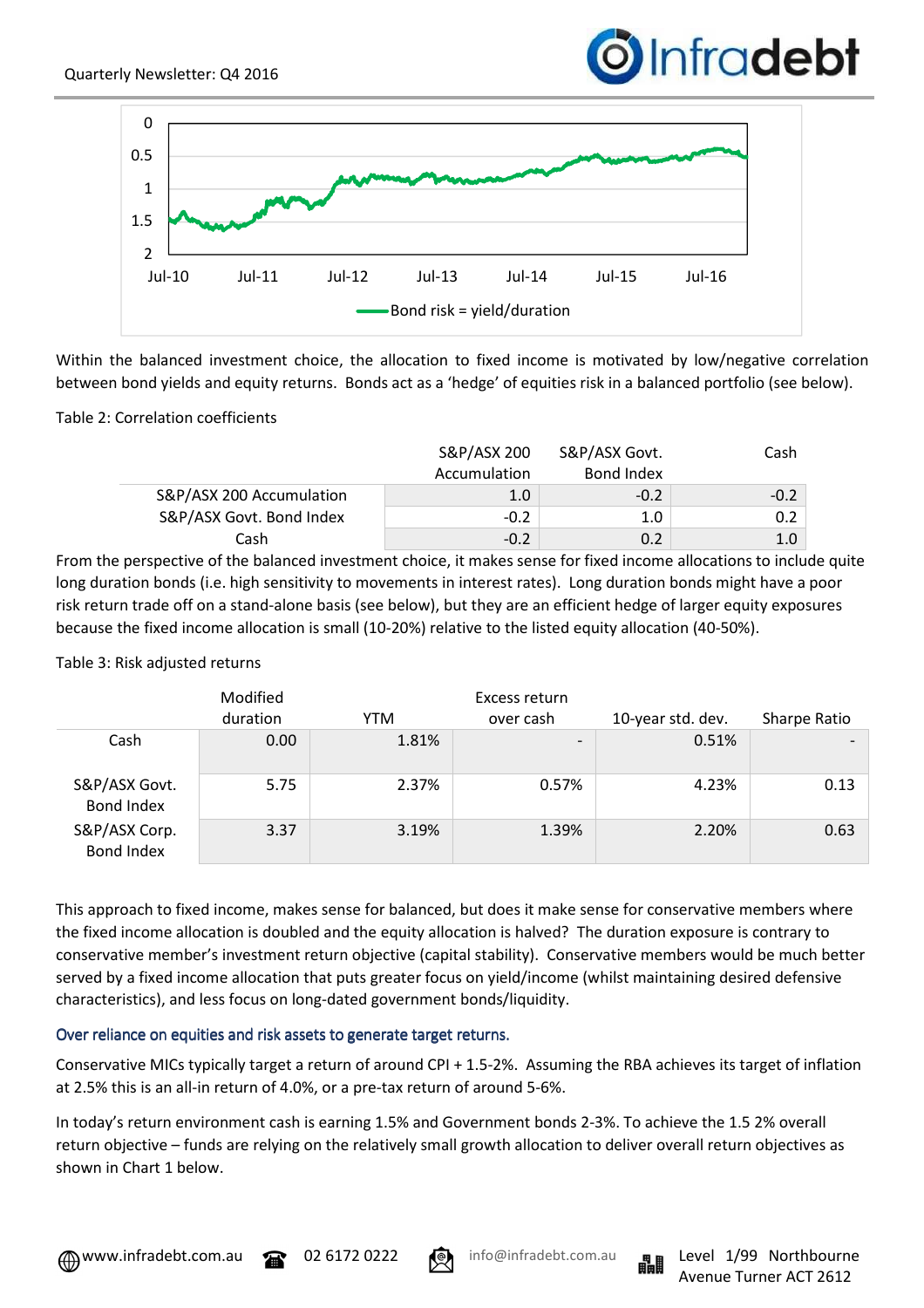

#### Chart 2: Expected asset allocation returns



Is there an alternative solution to achieving the target returns for conservative members? One option is an allocation to floating rate credit which is an asset class that delivers the 1.5%-2% real return objective without the high volatility of listed equities.

#### Increased exposure to negative return events in low base rate environments

As interest rates have fallen, so has the natural yield provided on the defensive portion of conservative MIC options. This means there is less of a buffer to protect against negative returns, particularly compared to the period prior to the GFC where cash and bond yields were north of 5%.

To illustrate, Table 4 below looks at the breakeven position. If we assume the typical asset allocation of 65% in cash/bonds, 17% in alternatives and 18% in equities. For a range of cash/bond returns we calculate the largest loss on equities before the overall portfolio return is negative (and in the second row of the table we show the largest loss across equities and alternatives).

| Cash and bond return                   | 5.0%     | 4.0%     | 3.0%     | 2.0%    | 1.5%    | 1.0%    |
|----------------------------------------|----------|----------|----------|---------|---------|---------|
| <b>Equities (Alternatives earn 0%)</b> | $-18.1%$ | $-14.4%$ | $-10.8%$ | $-7.2%$ | $-5.4%$ | $-3.6%$ |
| <b>Equities and alternatives</b>       | $-9.3%$  | $-7.4%$  | -5.6%    | $-3.7%$ | $-2.8%$ | $-1.9%$ |